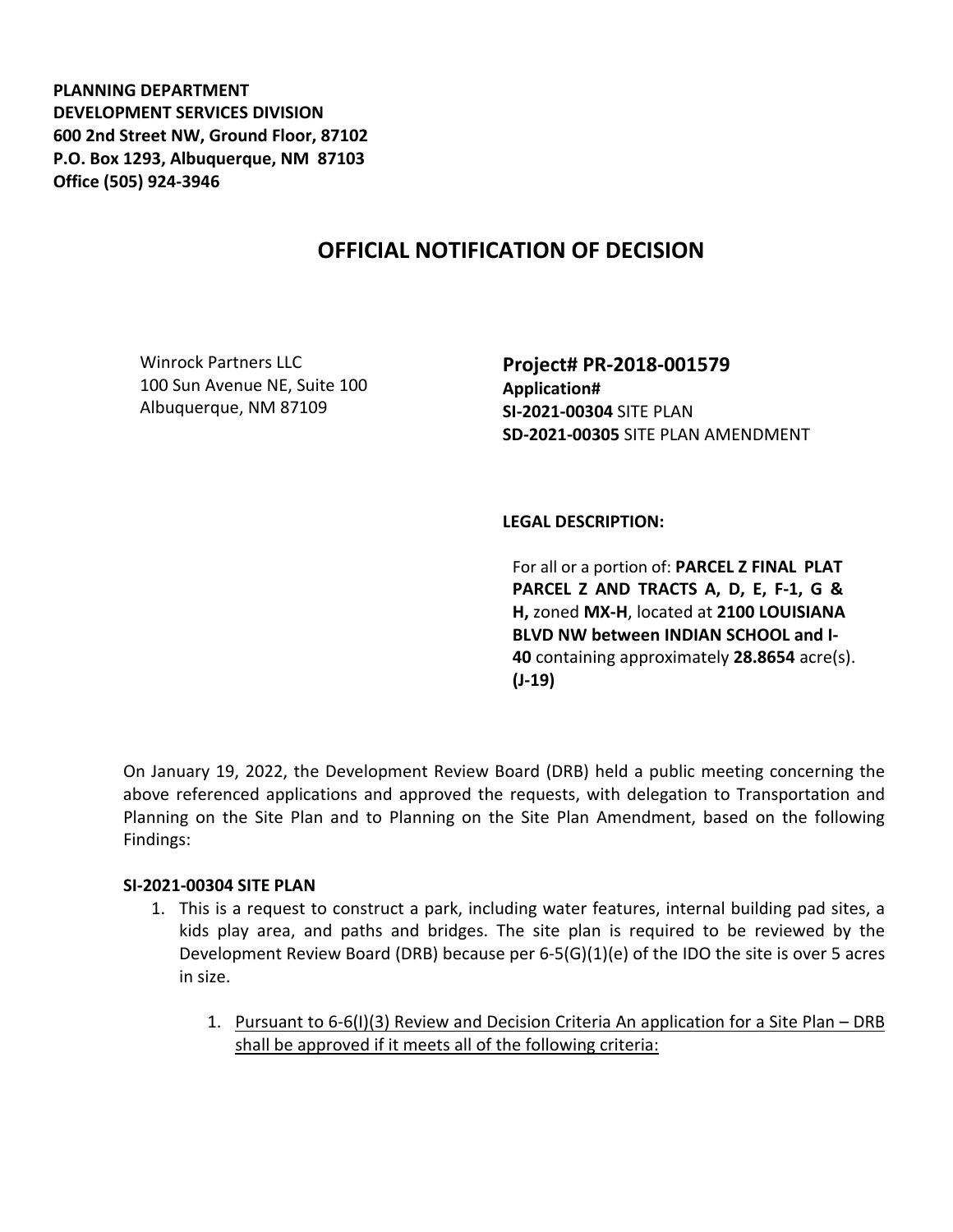a. 6-6(I)(3)(a) *The Site Plan complies with all applicable provisions of this IDO, the DPM, other adopted City regulations, and any conditions specifically applied to development of the property in a prior permit or approval affecting the property.*

The proposed development meets/exceeds the IDO requirements.

*b.* 6-6(I)(3)(b) *The City's existing infrastructure and public improvements, including but not limited to its street, trail, drainage, and sidewalk systems, have adequate capacity to serve the proposed development, and any burdens on those systems have been mitigated to the extent practicable.* 

The site has access to a full range of urban services including utilities, roads and emergency services. A traffic impact study (TIS) was not required for this project.

*c.* 6-6(I)(3)(c) *If the subject property is within an approved Master Development Plan, the Site Plan shall meet any relevant standards in the Master Development Plan in addition to any standards applicable in the zone district the subject property is in.*

The subject property is located within an approved Master Development Plan, and meets the relevant standards in the Master Development Plan.

# **Conditions:**

- 1. This Site Plan is valid 7 years from DRB approval (1/19/2022). An extension may be requested prior to the expiration date.
- 2. Final sign off is delegated to Transportation for the addition of bold notes on the Site Plan indicating what must be completed as part of the work order, and for the inclusion of the missing civil detail sheet with the added sidewalk details.
- 3. Final sign off is delegated to Planning for the Solid Waste signature, the project and application numbers to be added to the Site Plan, and for the recorded IIA.
- 4. The applicant will obtain final sign off from Transportation and Planning by April 13, 2022 or the case may be scheduled for the next DRB hearing and could be denied her the DRB Rules of Procedure.

# **SI-2021-00305 SITE PLAN AMENDMENT**

1. The original project consists of 1,212,564 square feet of mixed-use development on 83 acres, including retail, entertainment, office, and hospitality facilities. This is a request to construct a park, including water features, internal building pad sites, a kids play area, and paths and bridges on 28.8654 acres of the 83-acre site.